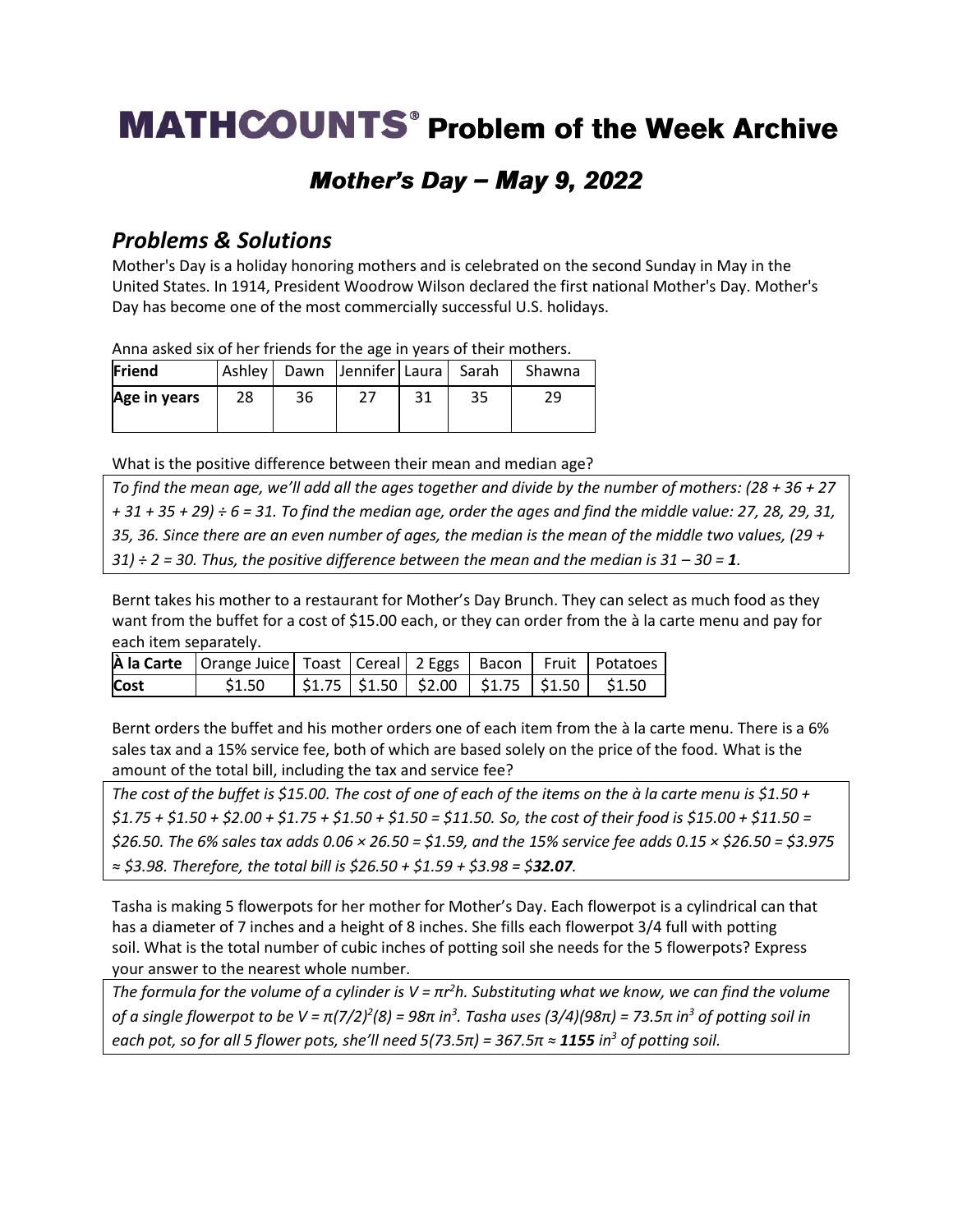Richard is making a rectangular poster for his mother for Mother's Day. The poster is proportional to a rectangular 3-inch by 5-inch card that has the words "MOM, I LOVE YOU" written in letters that are 0.5 inches tall. The shortest side of the poster is 3 feet. What is the height in inches of each of the letters on the poster?

*Since the poster is similar to the card, the corresponding sides and letters must be proportional. The shortest side of the poster measures 3 feet, which is equivalent to 36 inches. The ratio of the height of the letters on the card to the height of the letters on the poster must be the same as the ratio of the lengths of the corresponding sides of the card and the poster. So, to find the height of each letter on the poster, we can write and solve the following proportion by cross multiplying:*  $0.5/x = 3/36 \rightarrow 3x = 18 \rightarrow x$ *= 6 inches.*